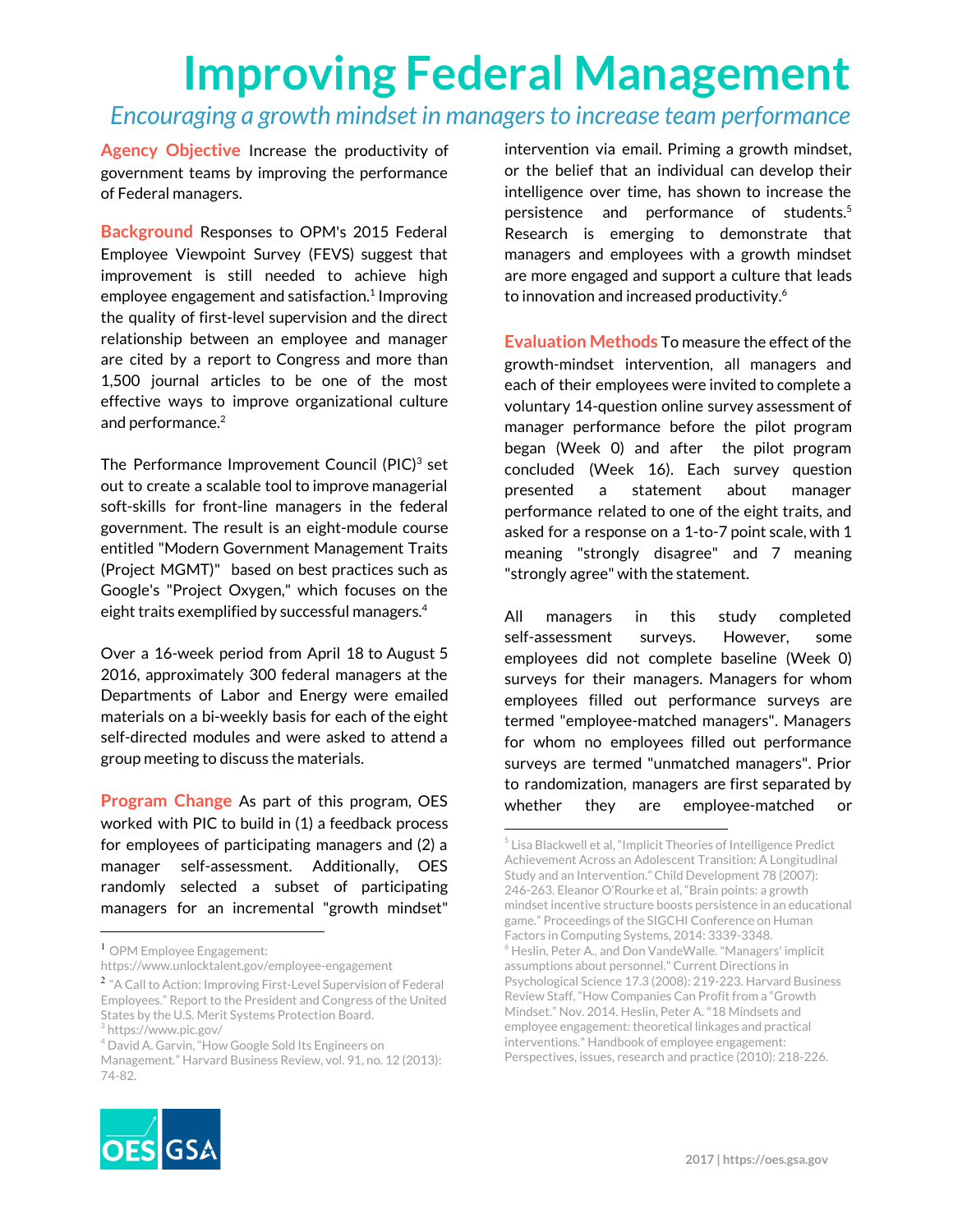# **Improving Federal Management**

#### *Encouraging a growth mindset in managersto increase team performance*

unmatched, then blocked by gender, GS-level, and baseline scores and employee characteristics.

For employee-matched managers, OES paired together managers with the same gender, GS-level, employee characteristics, and employee-assessment baseline score created from 14 assessment questions asked of their employees in the baseline. One manager in each pair was randomly assigned to receive the email intervention. Treatment (the email intervention) was assigned randomly to one manager in each pair with 88 assigned treatment and 89 assigned control with the following breakdown:

| Level    | Male | Female | Total |
|----------|------|--------|-------|
| GS-13    | 23   | зо     | 53    |
| $GS-14$  | 31   | 28     | 59    |
| $GS-15+$ | 32   | 33     | 565   |
| Total    | 86   | 91     | 177   |

For unmatched managers, OES paired together managers with the same gender, GS-level, employee characteristics, and answers to 14 self-assessment questions asked in the baseline survey. One manager in each of the 52 pairs was randomly assigned to receive the email intervention, while the other was assigned to control.

| Level    | Male | Female | Total |
|----------|------|--------|-------|
| GS-13    | 11   | 22     | 33    |
| $GS-14$  | 15   | 28     | 43    |
| $GS-15+$ | 15   | 13     | 28    |
| Total    | 41   | 63     | 104   |

For employee-matched managers, the outcome of interest is change in average performance score, comparing the average scores given by employees of the manager after the intervention to the average scores given before the intervention before and after the intervention.

For unmatched managers, the outcome of interest is change in self-assessment score pre and post



**Results** The Growth Mindset tools did not have any detectable effect on employee or self-assessments, although the effects are imprecisely measured due to employee and manager response rates. For example, the change in average employee assessment among the managers in the Growth Mindset group was about .17 smaller than the corresponding change in the managers in the control group [p=.3, 95% CI -.49, .15]. This difference (shown in the third boxplot on the right of Figure 1), is mostly driven by the fact that, by change, the baseline scores of the managers in the treatment group were a bit higher than the managers randomly assigned to the control group.



Figure 1: Control versus treatment manager employee assessments. All points are differences within pair.

Employee assessments of managers across all traits decreased slightly(from an average of 4.71 to 4.63); manager self-assessments increased (from 5.76 to 6.19). Managers whose employees did not complete the post-project assessment had on average higher baseline employee assessment